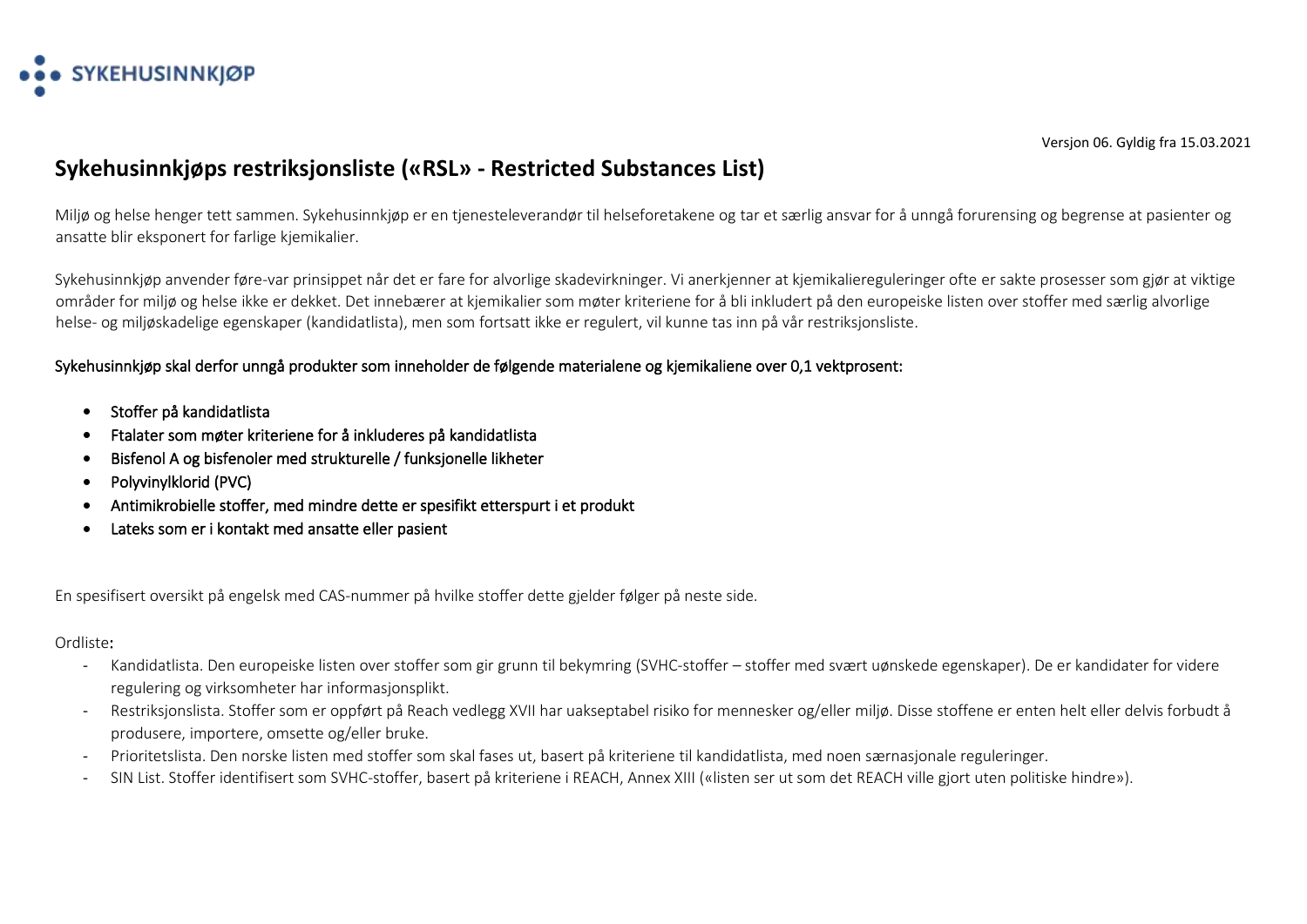

| <b>Chemical Substance</b>                                                   | <b>CAS</b> number      | Limit Value*                     | <b>Regulation / reason for inclusion</b> |
|-----------------------------------------------------------------------------|------------------------|----------------------------------|------------------------------------------|
| <b>Candidate List</b>                                                       |                        |                                  |                                          |
| Substances on the Candidate List of Substances of Very High Concern (SVHCs) | multiple               | 0.1% weight by<br>weight $(w/w)$ | Candidate List                           |
| <b>Phthalates</b>                                                           |                        |                                  |                                          |
| 1,2-Benzenedicarboxylic acid, dihexyl ester, branched and linear            | 68515-50-4             |                                  | Candidate List                           |
| Bis(2-methoxyethyl) phthalate                                               | 117-82-8               |                                  | Candidate List                           |
| Butyl benzyl phthalate (BBP)                                                | 85-68-7                |                                  | Candidate List                           |
| <b>DCHP</b>                                                                 | 84-61-7                |                                  | Candidate List                           |
| Di (branched and straight C7-C11) alkyl phthalates                          | 68515-42-4             |                                  | Candidate List                           |
| Di (branched C6-C8) alkyl phthalates                                        | 71888-89-6             | $0.1\%$ w/w                      | Candidate List                           |
| Di(ethylhexyl) phthalate (DEHP)                                             | 117-81-7               |                                  | Candidate List                           |
| Dibutyl phthalate (DBP)                                                     | 84-74-2                |                                  | Candidate List                           |
| Di-C6-C10-alkyl phthalate and di-C6, C8, C10 - alkyl phthalate              | 68515-51-5, 68648-93-1 |                                  | Candidate List                           |
| Dihexyl phthalate (DHP)                                                     | 84-75-3                |                                  | Candidate List                           |
| Di-iso-butyl phthalate (DIBP)                                               | 84-69-5                |                                  | Candidate List                           |
| Diisohexyl phthalate                                                        | 71850-09-4             |                                  | Candidate List                           |
| Diisopentyl phthalate                                                       | 605-50-5               |                                  | Candidate List                           |
| Dipentyl phthalate (DPP)                                                    | $131 - 18 - 0$         |                                  | Candidate List                           |
| Di-iso-nonyl phthalate (DINP)                                               | 28553-12-0, 68515-48-0 |                                  | <b>Restriction list</b>                  |
| Di-iso-decyl phthalate (DIDP)                                               | 26761-40-0, 68515-49-1 |                                  | <b>Restriction list</b>                  |
| Di-n-octyl phthalate (DNOP)                                                 | 117-84-0               |                                  | Restriction list                         |
| Diethyl phthalate (DEP)                                                     | 84-66-2                |                                  | SIN List                                 |
| DuDP, branched and linear                                                   | 3648-20-2              |                                  | <b>SIN List</b>                          |
| <b>BEH-TEBP</b>                                                             | 26040-51-7             |                                  | <b>SIN List</b>                          |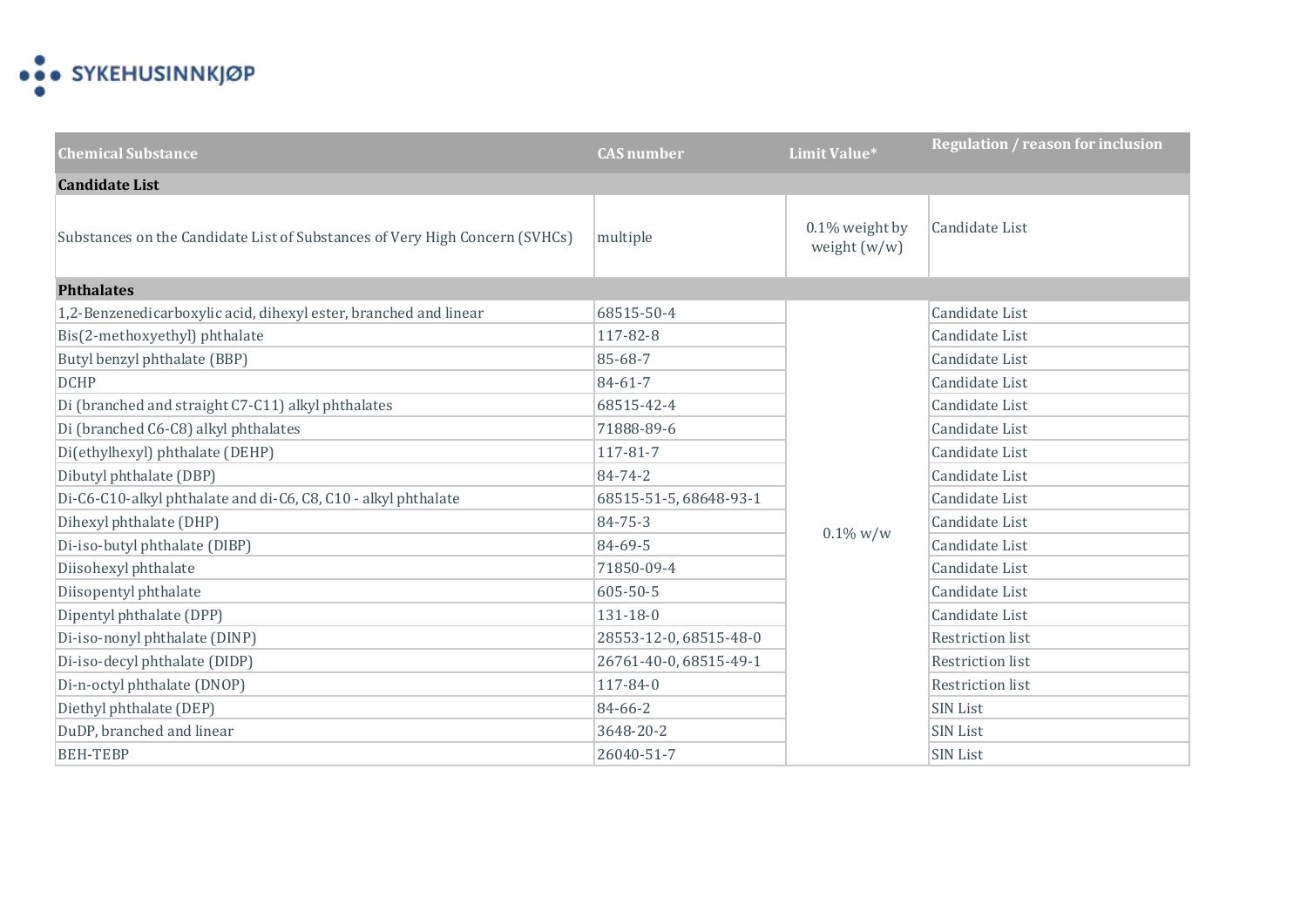

| <b>Chemical Substance</b>                | <b>CAS</b> number | Limit Value* | <b>Regulation / reason for inclusion</b>                                                                                                                                                                                                                                                                                                                  |
|------------------------------------------|-------------------|--------------|-----------------------------------------------------------------------------------------------------------------------------------------------------------------------------------------------------------------------------------------------------------------------------------------------------------------------------------------------------------|
| <b>Bisphenols</b>                        |                   |              |                                                                                                                                                                                                                                                                                                                                                           |
| Bisphenol A (BPA)                        | 80-05-7           |              | Candidate List                                                                                                                                                                                                                                                                                                                                            |
| Related structural/functional analogues: |                   |              | Bisphenols as group entry on the                                                                                                                                                                                                                                                                                                                          |
| <b>Bisphenol AF</b>                      | 1478-61-1         |              |                                                                                                                                                                                                                                                                                                                                                           |
| <b>Bisphenol B</b>                       | 77-40-7           |              |                                                                                                                                                                                                                                                                                                                                                           |
| Bisphenol C                              | 79-97-0           |              |                                                                                                                                                                                                                                                                                                                                                           |
| Bisphenol C12                            | 96152-48-6        |              |                                                                                                                                                                                                                                                                                                                                                           |
| <b>Bisphenol E</b>                       | 2081-08-5         |              |                                                                                                                                                                                                                                                                                                                                                           |
| <b>Bisphenol F</b>                       | 620-92-8          | $0.1\%$ w/w  | Priority List, to avoid situations of                                                                                                                                                                                                                                                                                                                     |
| Bisphenol G                              | 127-54-8          |              | regrettable substitution. Listed BPA<br>structural analogues share similar<br>toxic profiles to BPA.                                                                                                                                                                                                                                                      |
| <b>Bisphenol M</b>                       | 13595-25-0        |              |                                                                                                                                                                                                                                                                                                                                                           |
| <b>Bisphenol S</b>                       | 80-09-1           |              |                                                                                                                                                                                                                                                                                                                                                           |
| <b>Bisphenol P</b>                       | 2167-51-3         |              |                                                                                                                                                                                                                                                                                                                                                           |
| <b>Bisphenol PH</b>                      | 24038-68-4        |              |                                                                                                                                                                                                                                                                                                                                                           |
| <b>Bisphenol TMC</b>                     | 129188-99-4       |              |                                                                                                                                                                                                                                                                                                                                                           |
| <b>Bisphenol Z</b>                       | 843-55-0          |              |                                                                                                                                                                                                                                                                                                                                                           |
| 4-cumylphenol (HPP)                      | 599-64-4          |              |                                                                                                                                                                                                                                                                                                                                                           |
| <b>Polyvinyl chlorid</b>                 |                   |              |                                                                                                                                                                                                                                                                                                                                                           |
| Polyvinyl chlorid (PVC)                  | 902-86-2          | Usage ban    | None. PVC is a particularly<br>problematic plastic because of the<br>toxicity of the monomers required to<br>make the polymer and the generation<br>and release of hazardous compounds<br>during manufacture and disposal. PVC<br>also generally requires more<br>additives, many with their own toxic<br>properties, when compared to other<br>polymers. |